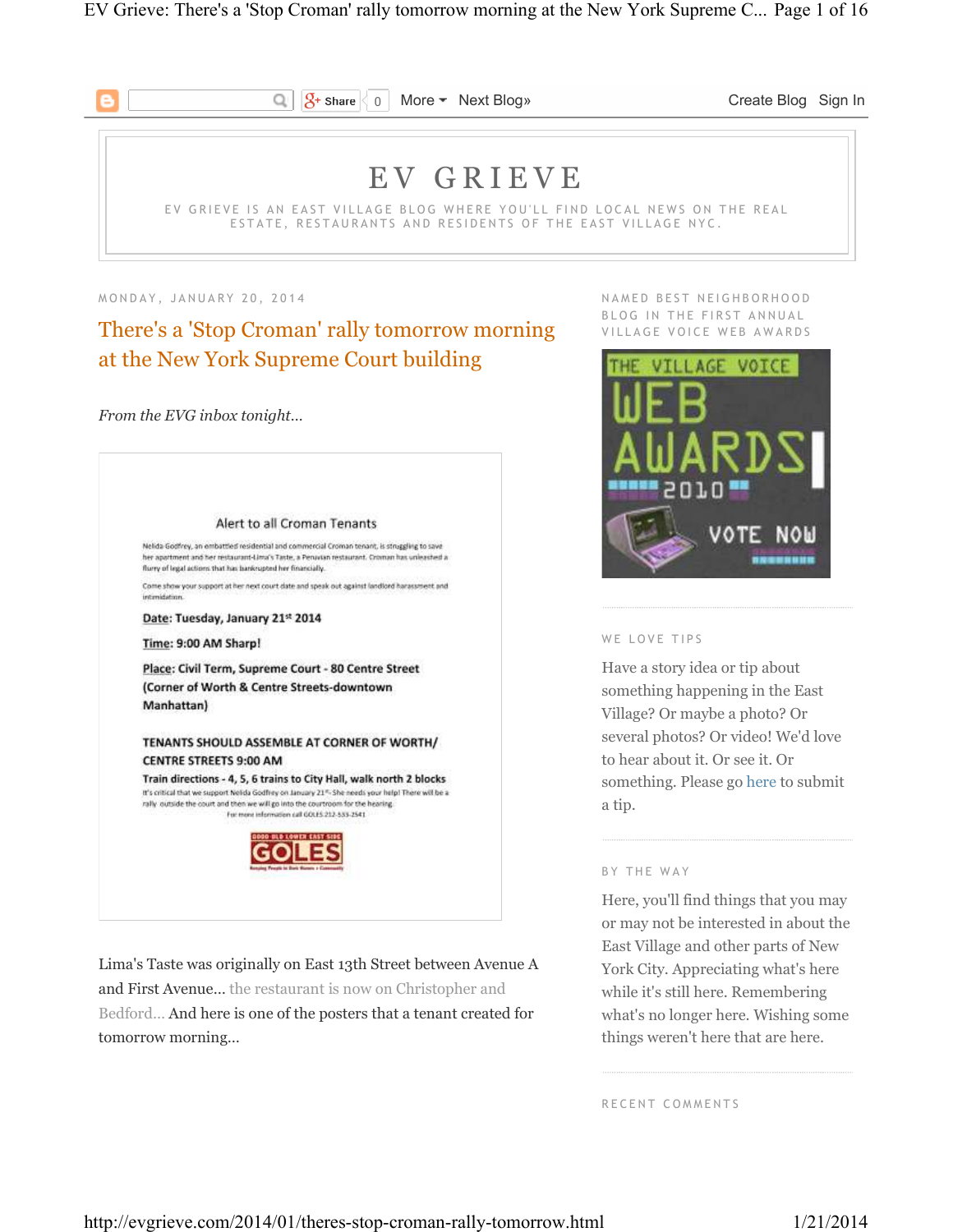| SHARE <b>P</b> 22 <b>A</b><br>ø<br>POSTED BYGRIEVEAT10:07 PM >→<br>LABELS: STEVE CROMAN<br><b>NO COMMENTS:</b><br>Post a Comment<br>LINKS TO THIS POST<br>Create a Link<br><b>Older Post</b><br><b>Newer Post</b><br>Home<br>Subscribe to: Post Comments (Atom) | <b>ACTIONS</b> | AS<br><b>NITH</b><br><b>FRIVOLOUS COURT</b><br>GAINST |  |
|-----------------------------------------------------------------------------------------------------------------------------------------------------------------------------------------------------------------------------------------------------------------|----------------|-------------------------------------------------------|--|
|                                                                                                                                                                                                                                                                 |                |                                                       |  |
|                                                                                                                                                                                                                                                                 |                |                                                       |  |
|                                                                                                                                                                                                                                                                 |                |                                                       |  |
|                                                                                                                                                                                                                                                                 |                |                                                       |  |
|                                                                                                                                                                                                                                                                 |                |                                                       |  |
|                                                                                                                                                                                                                                                                 |                |                                                       |  |
|                                                                                                                                                                                                                                                                 |                |                                                       |  |

Anonymous commented on 1 Million Bail Set For Driver Who: *So sad. Rest In Peace, friend*

Anonymous commented on Viva Herbal Pizzeria Has Closed On: *you can get vegan pizza by weight at PIE by ordering one without cheese and then requesting Daiya…*

Anonymous commented on Snowy Afternoon Grifter Alert: *A beer to the next guy who socks him.*

Ali - YumVeggieBurger commented on Viva Herbal Pizzeria Has Closed On: *So tragic! Is there anywhere to get vegan pizza by the slice in Manhattan now? :(*

Anonymous commented on Snowy Afternoon Grifter Alert: *Why won't the 9th Pct AntiCrime squad deal with this scumbag ?*

4:39 Pm commented on Watson Still Hasnt Learned How To: *Until this battle station is fully operational, we are vulnerable. The Rebel Alliance is too well…*

Anonymous commented on Report Company That Powers Citi Bike: *When is the city (now that Bloomberg is out of office) going to publicize the unpleasant realities…*

Anonymous commented on 2 New Wine Shops For First Avenue: *"Specialised"?Sounds like the British are trying to ruin our good language once again.*

↑ Get Recent Comments Widget

SUBSCRIBE NOW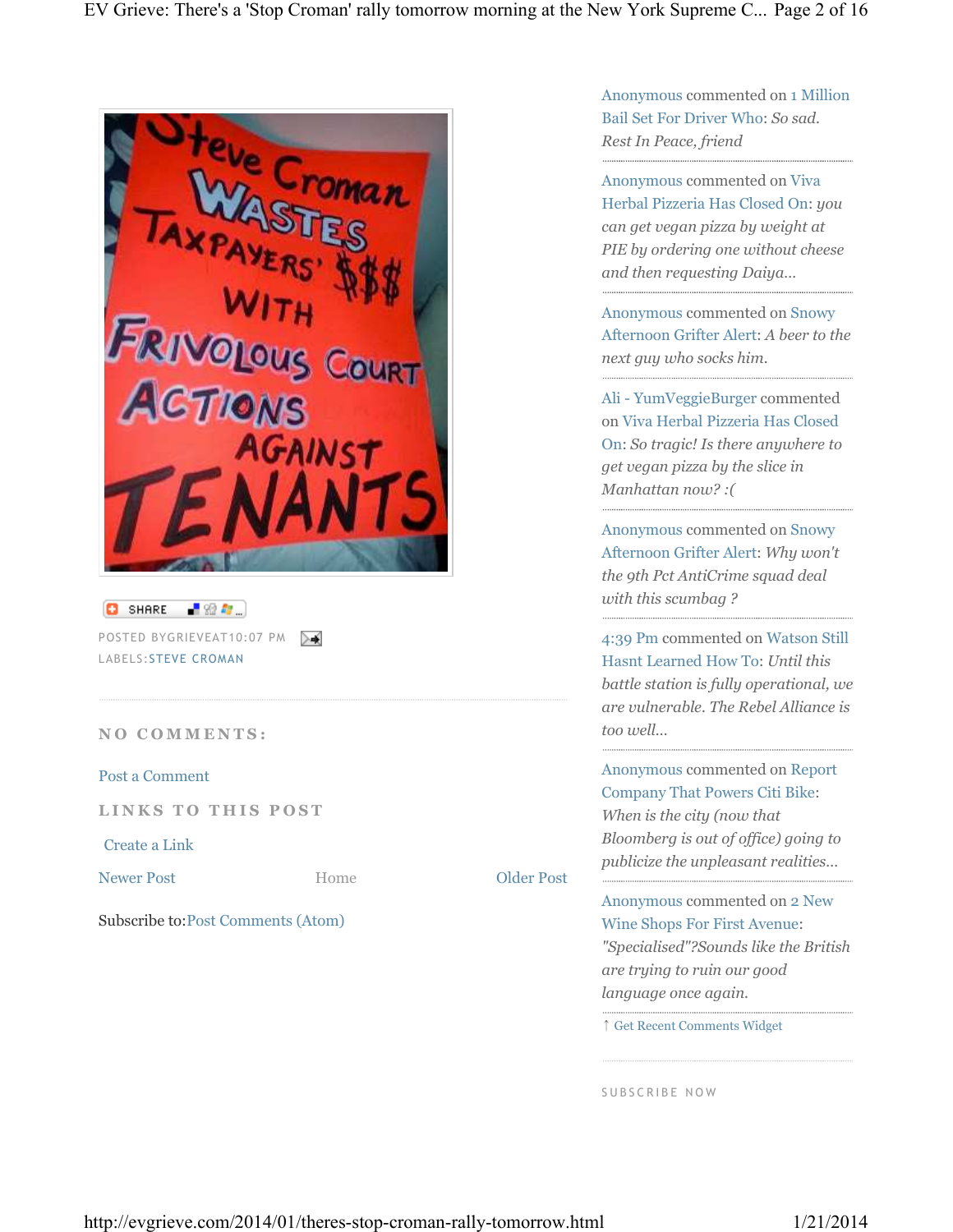EV Grieve: There's a 'Stop Croman' rally tomorrow morning at the New York Supreme C... Page 3 of 16





SITES OF NOTE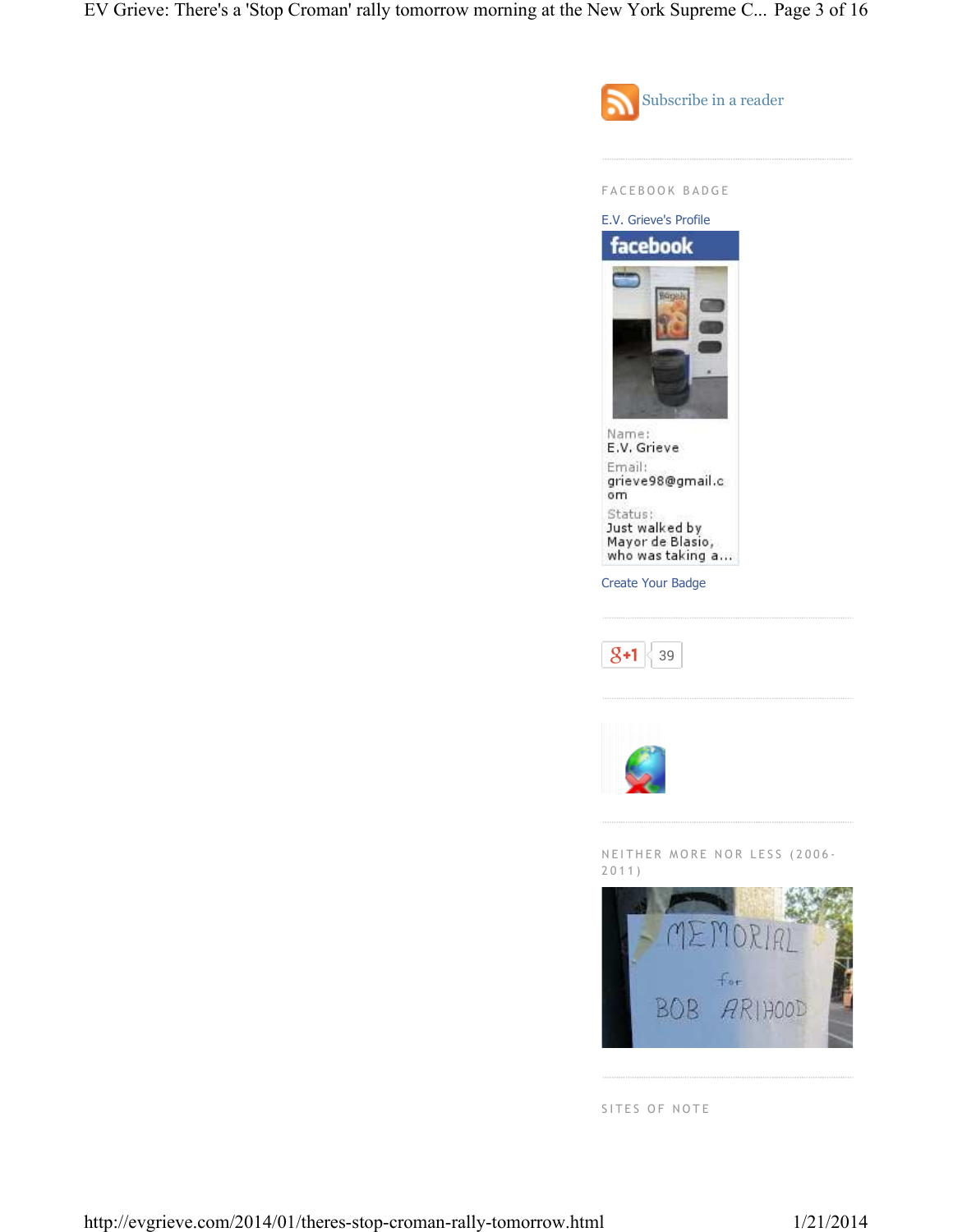Jeremiah's Vanishing New York The Grumbler Neither More Nor Less Nadie Se Conoce Flaming Pablum The Vanishing City Save the Lower East Side Mosaic Man Trail Runnin' Scared/Village Voice EV Heave New York Shitty City Room New York Observer/Real Estate **STUPEFACTION** BoweryBoogie Jefferson Siegel NEW YORK IN THE 1990's PHOTO ARCHIVE Nonetheless (former Esquared) The East Village History Project The Lo-Down GammaBlog East Village Radio Gog in NYC Tripping With Marty Marty After Dark Occupy East 4th Street Escape Stuy Town jdx NoHo News Steven Hirsch Crustypunks Off The Grid/GVSHP James Maher Photography EV Transitions NY Through the Lens The Space at Tompkins NearSay East Village NYC the Blog NabeWise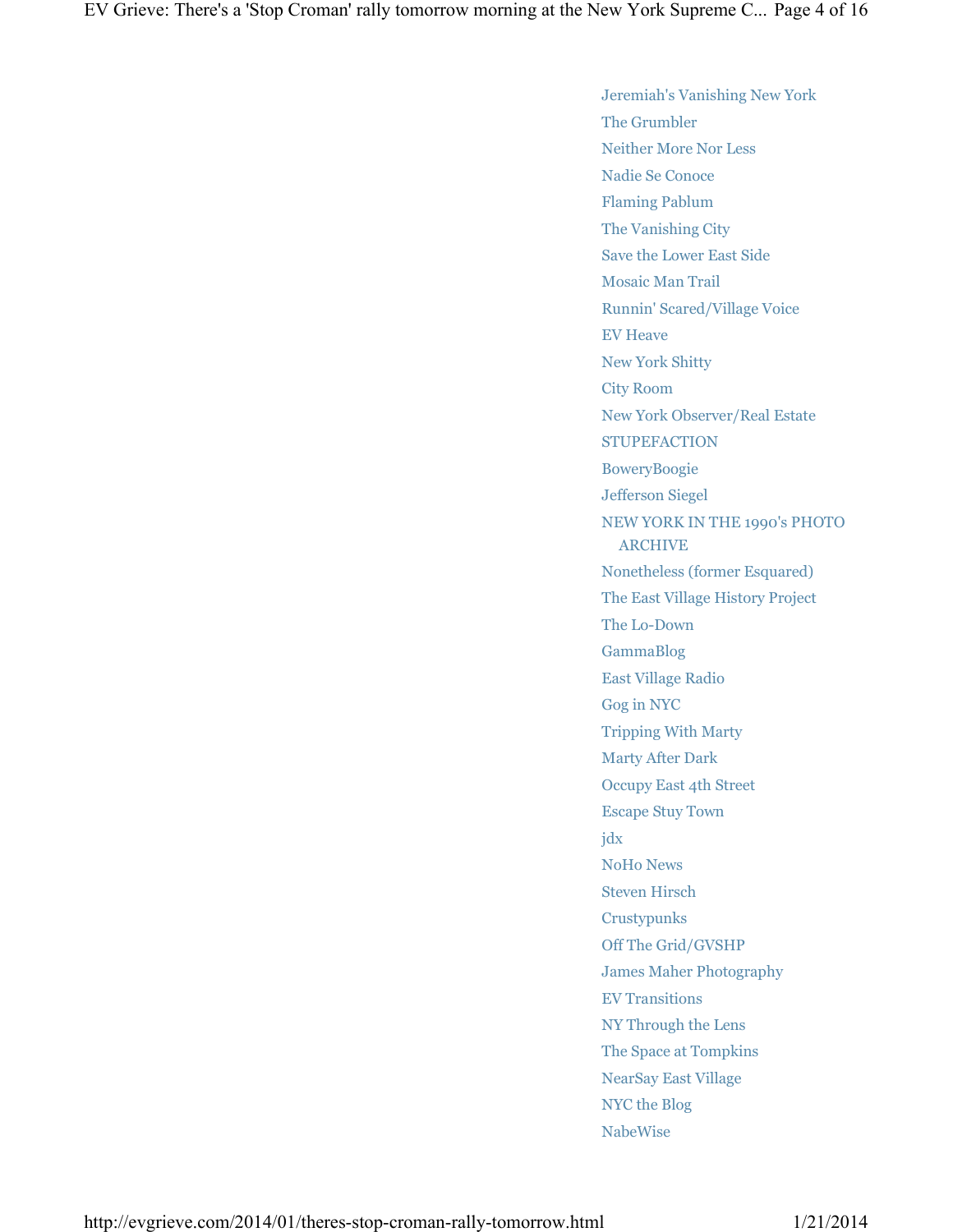

East Village Podcasts The Bowery Boys Twerking Hard in the East Village Not for Tourists Hotel Chelsea Blog Ephemeral New York NewYorkology Save St. Brigid's This Ain't the Summer of Love Metroblogging NYC Bank the Nine The Shadow The Villager Curbed Eater The Real Deal Gothamist Eugene Merinov Photography Lost City Forgotten New York Blah Blog Blah Daily Session HUNTER-GATHERER Greenwich Village Daily Photo Fading Ad Blog Kinetic Carnival (Coney Island) Wonderful and Delicious Blog About Town NYC Taxi Photo Queens Crap East of Bowery Scouting New York Slavs of New York Street Level Nathan Kensinger Photography Fine Blog Slum Goddess LITTLE STORIES AND MAYBE POEMS FROM NOW AND THEN Washington Square Park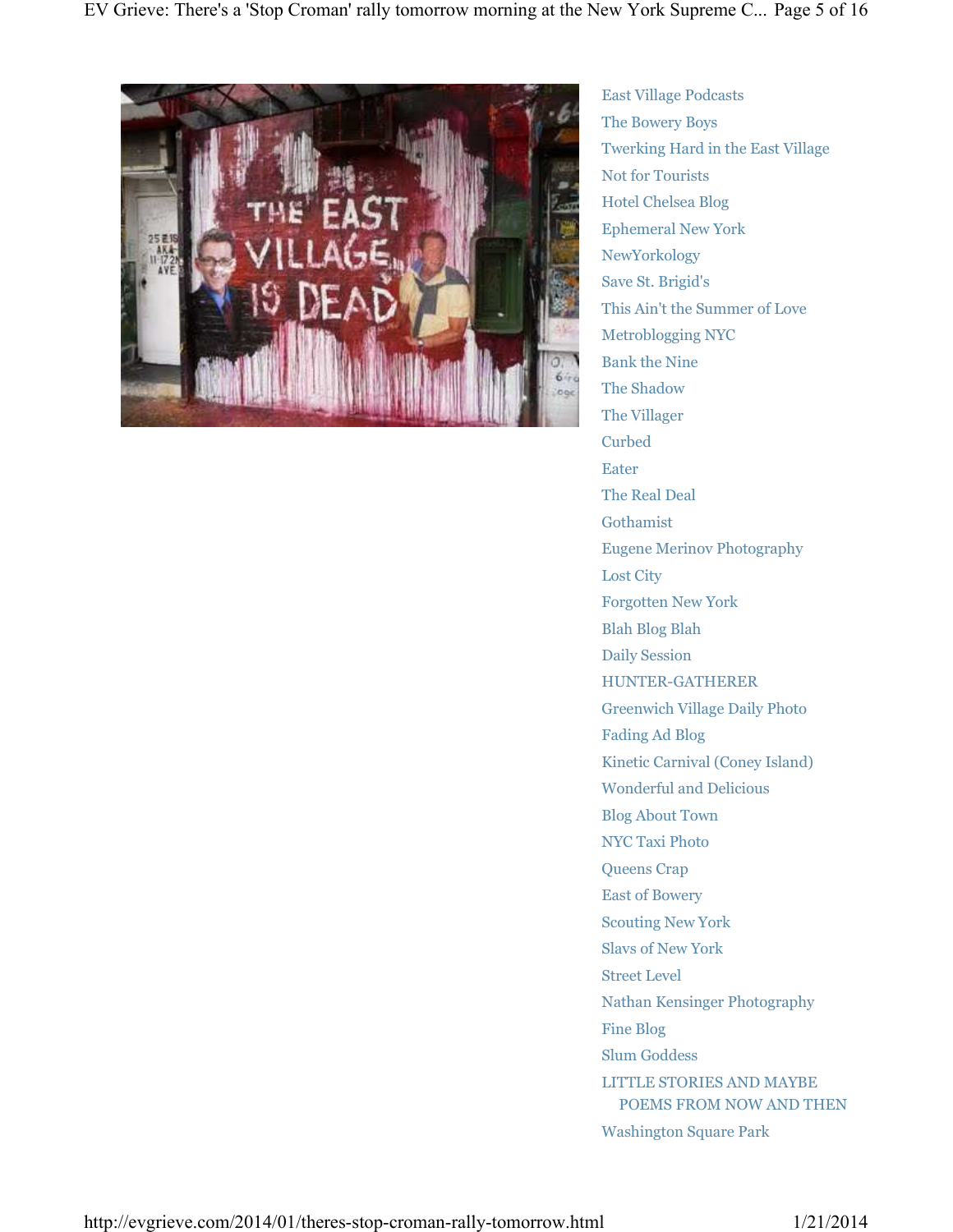## Patell and Waterman's History of New York Idealist in NYC Daily Intel Grub Street With Leftovers Melanie Melanie 2 Food Bank For New York City Gotham Lost and Found John Penley photo blog Roosevelt Islander Bowery Alliance of Neighbors East Village Eats Joonbug/Cultivated

#### B L O G A R C H I V E

- ▼ 2014 (162)
	- $\blacktriangledown$  January (162)
		- \$1 million bail set for driver who crashed into Ea...
		- Snowy afternoon grifter alert
		- Watson still hasn't learned how to shovel snow
		- New restaurant getting their 'schnitz together' at...
		- Maria's Cafe is leaving the East Village for West ...
		- Digging in for the new dorm on Cooper Square
		- 2 new wine shops for First Avenue
		- Asbestos abatement underway at the former Salvatio...
		- So long to the 'Girls' mural of East 12th Street
		- There's a 'Stop Croman' rally tomorrow morning at ...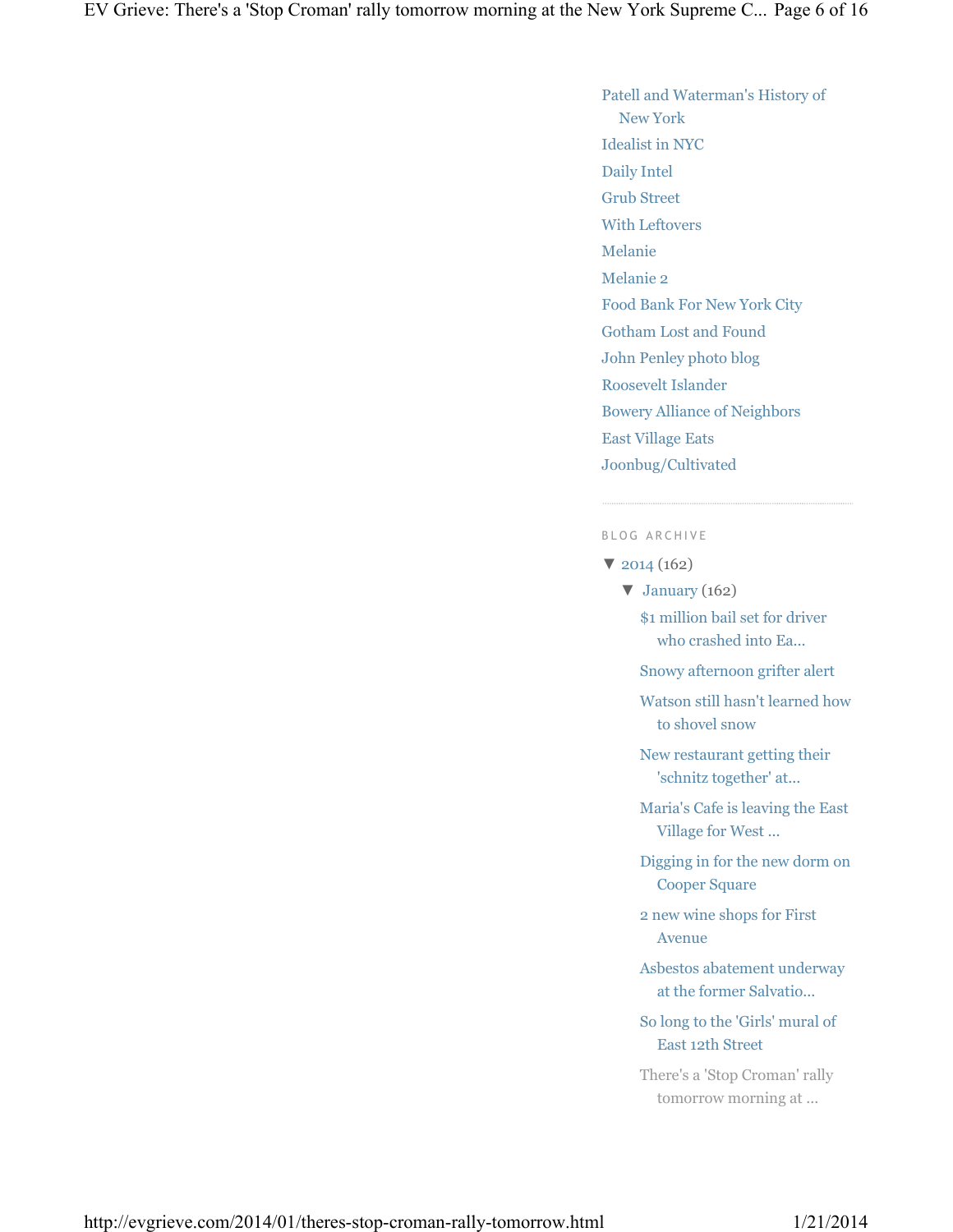Report: The company that powers Citi Bike has file...

[Updated] A new look for the magazine shop on Thir...

The sky a little while ago

[Updated] Crime scene at 2 Bros. Pizza on St. Mark...

Here is 'TV-CBGB'

When people leave safes lying around on East 7th S...

Clean sweep in Tompkins Square Park

Rock and Roll Reunion at the Continental — RIGHT N...

Week in Grieview

A celebration at Jerry's Newsstand this afternoon

Remembering elderly pedestrians killed by cars

Today's photos of last night's moon

A familiar sight at that Lamborghini preview thing...

Hey, let's go preview the 2014 Lamborghini on East...

This cab just got crushed on Avenue B

You have until Feb. 22 to see Basquiat 'Reclining ...

Super 'Freaking'

Afternoon star search in Tompkins Square Park

EV Grieve Etc: Mourning Edition

City OKs permits to demolish the empty storefronts...

Last day for the Yippies at No. 9 — for now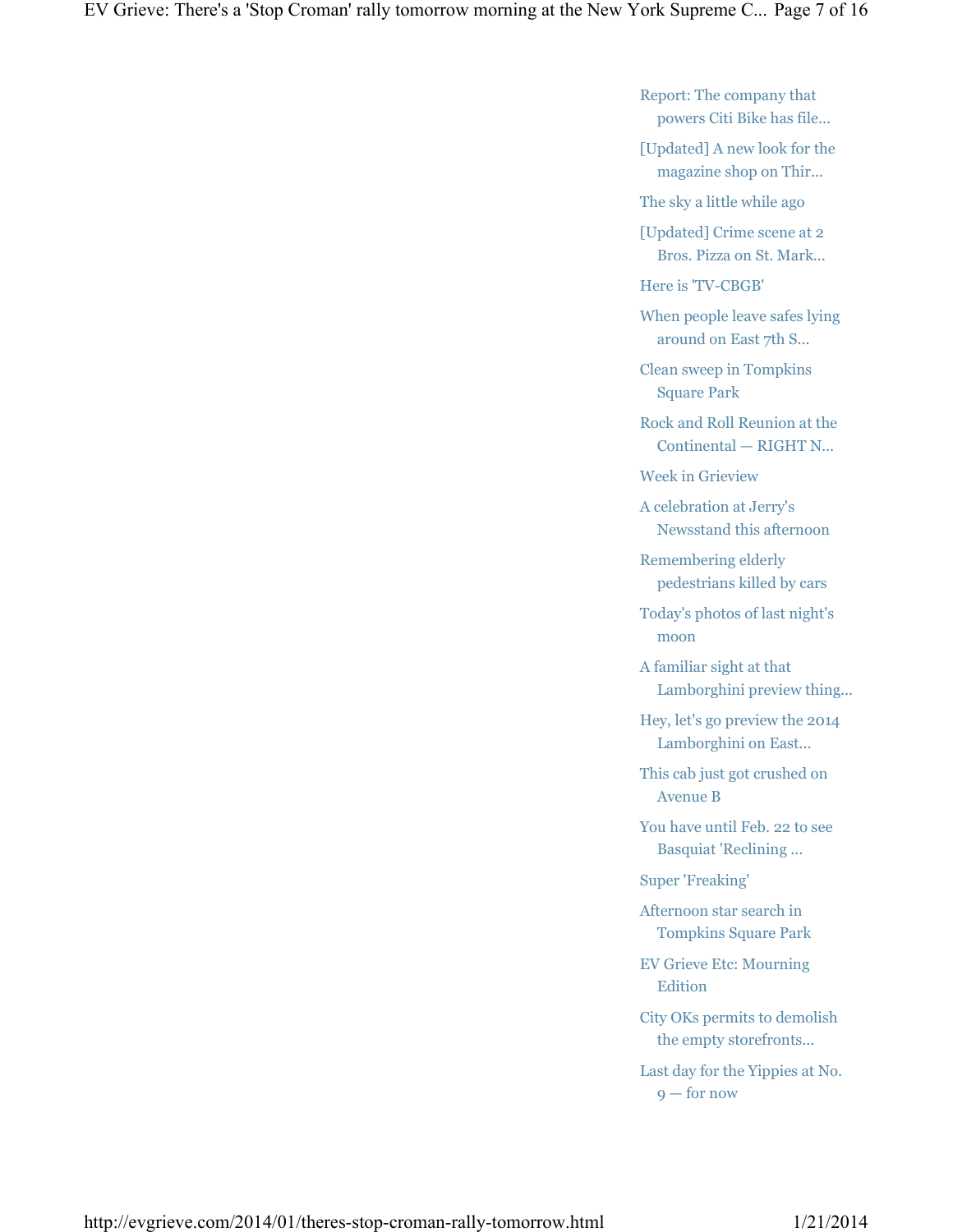|                   | SUBSCRIBE TO |  |
|-------------------|--------------|--|
| <b>POSTS</b>      |              |  |
| <b>N</b> COMMENTS |              |  |

Today in posts about a new fence for David Schwimm...

Burkina NYC is closing shop on First Avenue

Today's hawk-vs.-squirrel confrontation doesn't go...

Jerry's Newsstand is back open for business today,...

Noted

Report: Man accused of East Seventh Street rape pl...

Workers remove David Schwimmer's plywood

Remembering Jodie Lane, who died 10 years ago toda...

Jared Kushner not done buying every walk-up in the...

A look back at 1941, when 98 Avenue A was a movie ...

Reader report: Coyi Cafe closes after Sunday on Av...

Noted

Figaro Villaggio now open on First Avenue

Photograph misty for me

Out and About in the East Village

[Updated] RIP Akkas Ali

Claim: 347 Bowery will be home to a 13-story mixed...

Pangea screening film classics Wednesday nights th...

My dear Watson: 51 Astor Place is now the IBM Wats...

Meanwhile at the IBM Watson building, the Jeff Koo...

CB3 OKs liquor license for Alex Stupak's new resta...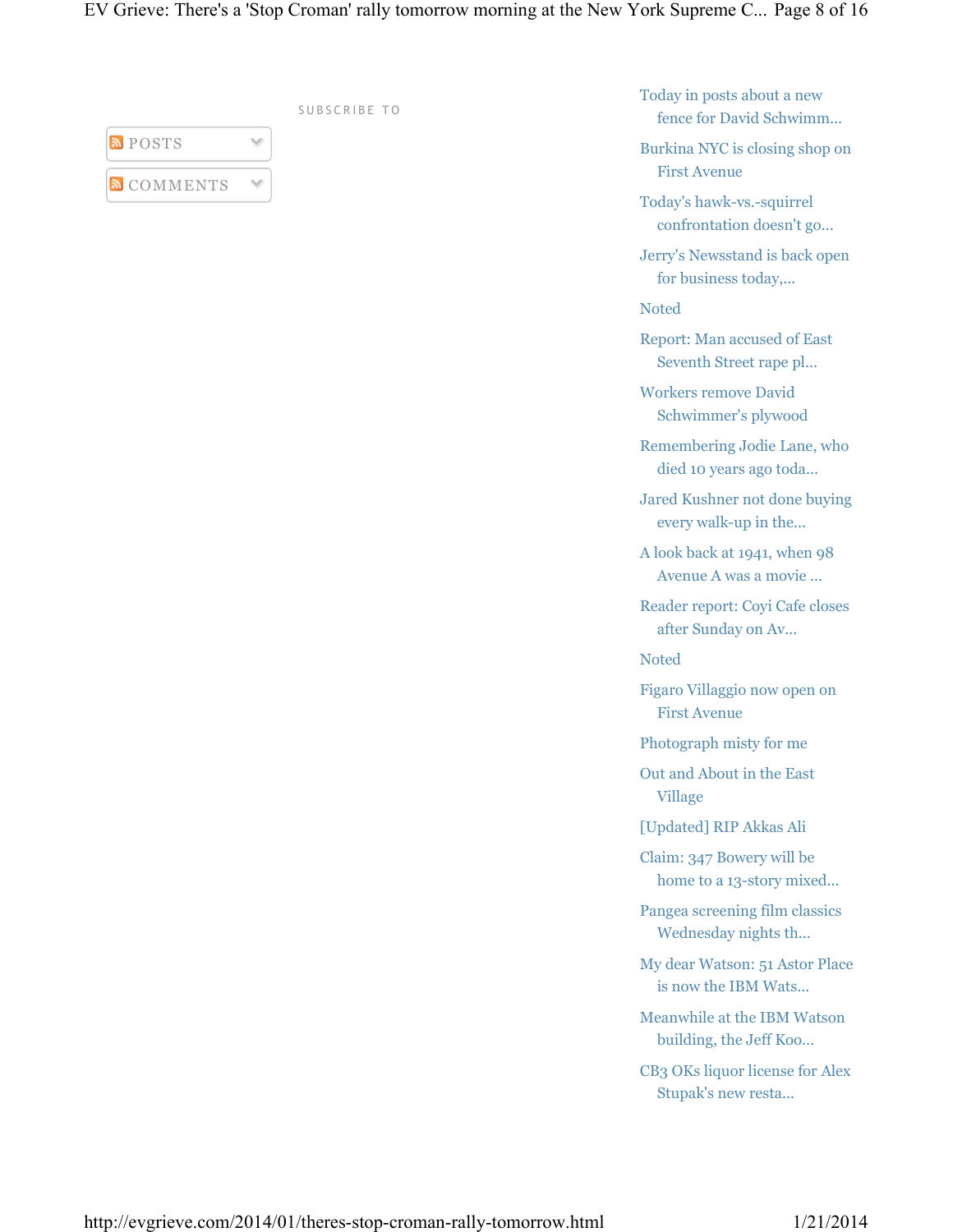[Updated] NYPD questioning East Village rape suspe...

Jerry Delakas is back inside his Astor Place newss...

EV Grieve Etc.: Mourning **Edition** 

NYPD releases surveillance video of East Seventh S...

The Salvation Army's former East Village Residence...

Empire State Building suing East Village photograp...

Rentals at recently renovated 205 Avenue A upwards...

A reminder not to lock your bike to a tree

Want a bus?

How about it for 'Beastie Boys Square'?

Thank you, and good night

A day of 'Songbyrd'

City says Jerry Delakas can operate Astor Place Ne...

[Updated] NYPD investigating possible sexual assau...

Closing date set for 7A, which will won't be open ...

Maria's Cafe is leaving the corner of 3rd and C

2nd Street and Avenue A now halal-cart free

At Hanksy's 'Surplus Candy' art show in an abandon...

Avenue B laundromat headed south to Clinton Street...

We say goodbye to the East Village weekend by show...

Shitty Week in Grieview

Earlier today on Avenue C...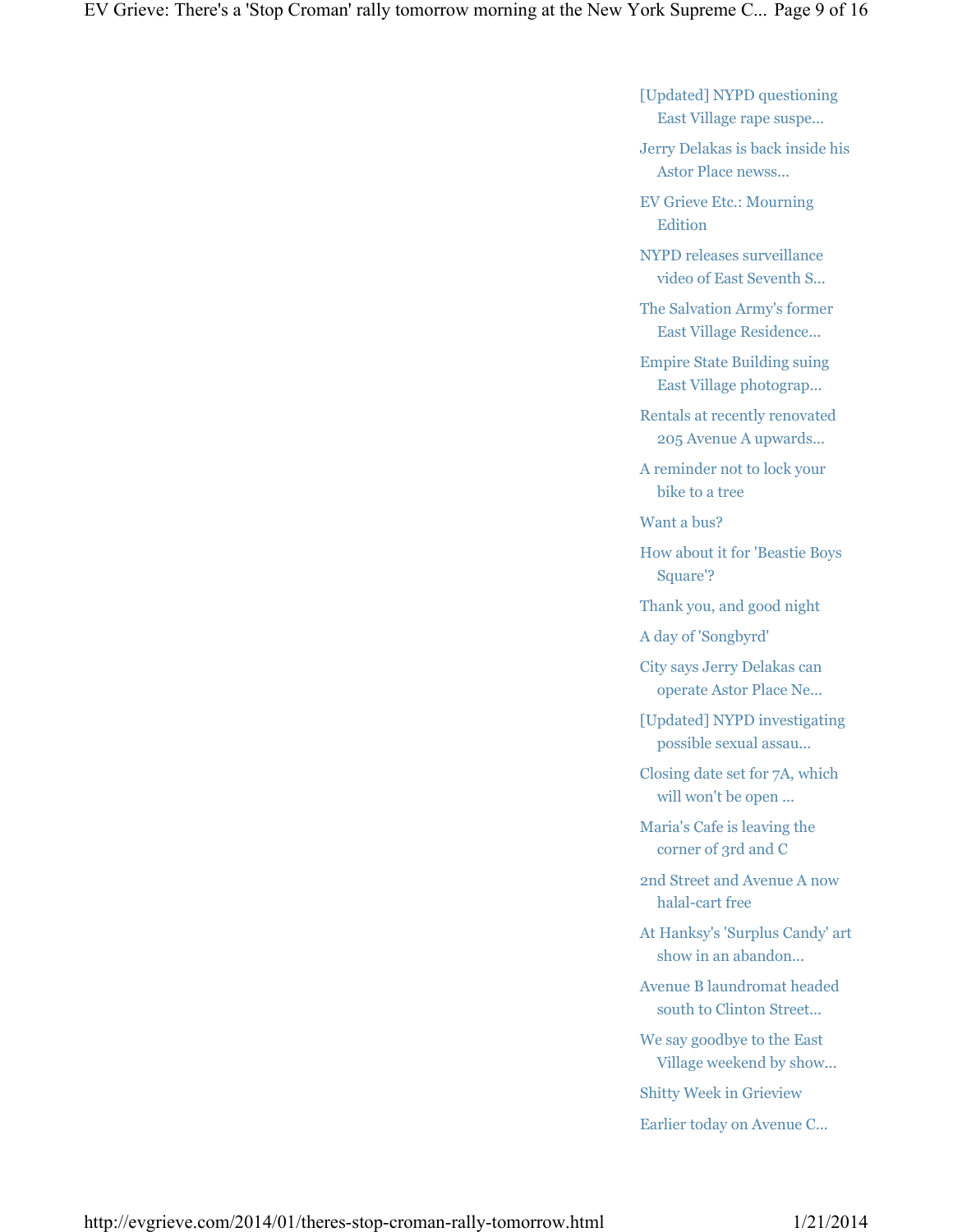Updated: City temporarily closes Frank Restaurant ...

East Village may be home to city's first Bitcoin A...

[Updated] Milady's closes for good after tomorrow ...

Electrical fire on East 10th Street

Report: Cooper Union Board says no to proposal tha...

Tree down on East 13th Street

Looking at Swoon's bombed Hurricane Sandy-inspired...

MulchFest is underway!

Don't be shy about frolicking in that remaining Ea...

Yesterday's hawk in Tompkins Square Park

It's 'Alright' now

10 questions for 2014

Reader mailbag: What can I do with my record colle...

Renovations in store for 137 Avenue C, home to the...

Trashing Viva Herbal Pizzeria

East Village-based Liquiteria taking over beloved ...

Reminders: MulchFest is this weekend!

Report: City tickets cars stuck in ice on East 12t...

Today's hawk-eating-a-rat photo in Tompkins Square...

[Updated] Someone is playing really loud music alo...

Report: IBM's 'Jeopardy' computer and \$1 billion g...

RIP Don Holley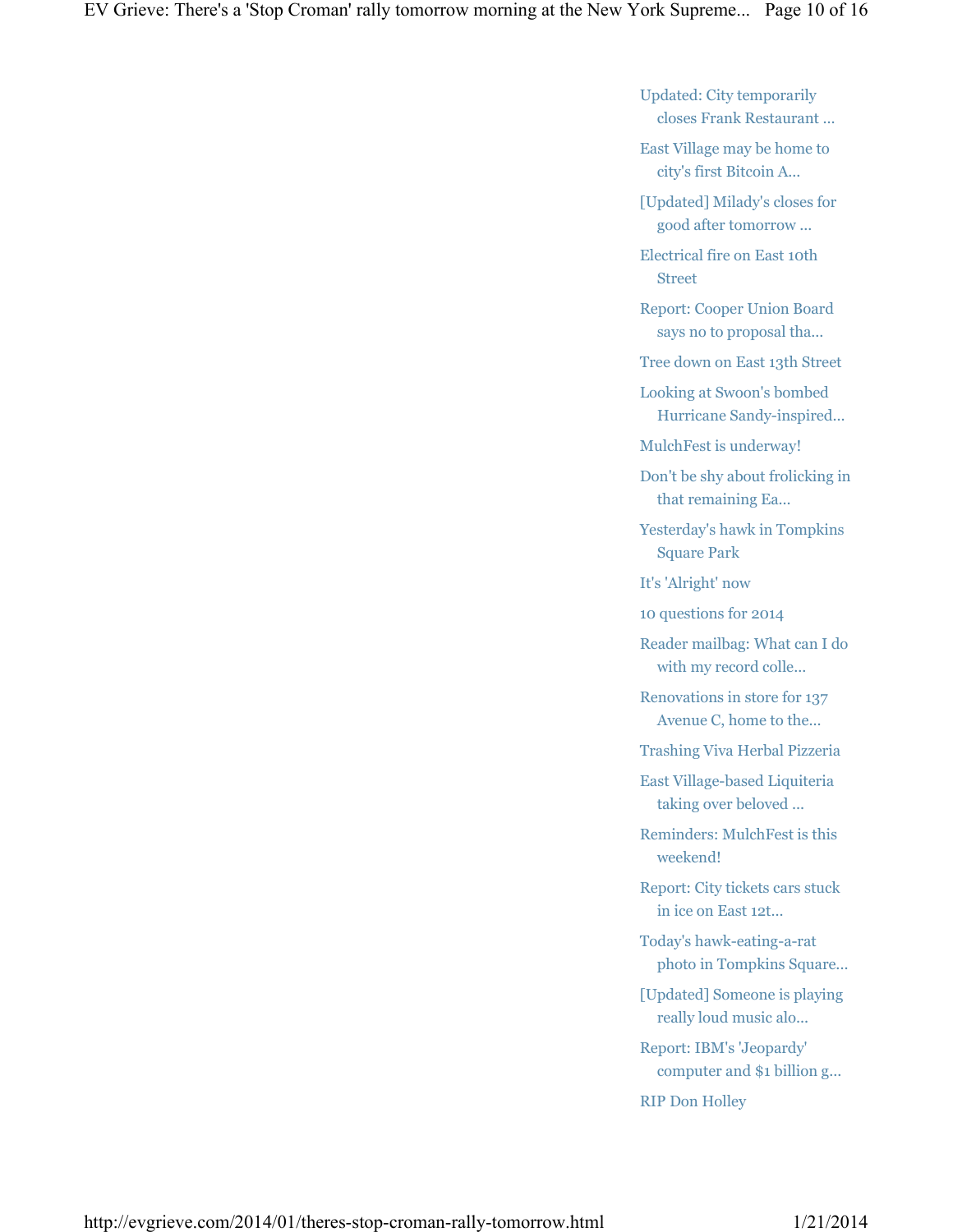Stuff that you can't make up: More FroYo for the E...

Quintessence mourning death of an owner; wrapping ...

New Corner Magazine closed for renovations; new op...

Picnic has apparently closed on Second Avenue

Report: Jerry Delakas receives 2 weeks to reach de...

Claim: Serge Becker and Josh Picard are taking ove...

EV Grieve Etc.: Mourning Edition

Saabsicle discovery this morning on East 12th Stre...

Out and About in the East Village 2013 recap

[Updated] Reader report: 7A will close at the end ...

Here are details on applying for one of the 30 aff...

James and Karla Murray pick their favorite pics fr...

Con Ed Plant vs. the Polar **Vortex** 

Good news! You can now rent the penthouse at 1 Ave...

Wacky Wok has closed

Newsstand vendor Jerry Delakas meets Mayor de Blas...

Construction watch: 277 E. Seventh St.

Here's your new compost dropoff site

Last call for Revival on East 15th Street

EV Grieve Etc.: Mourning Edition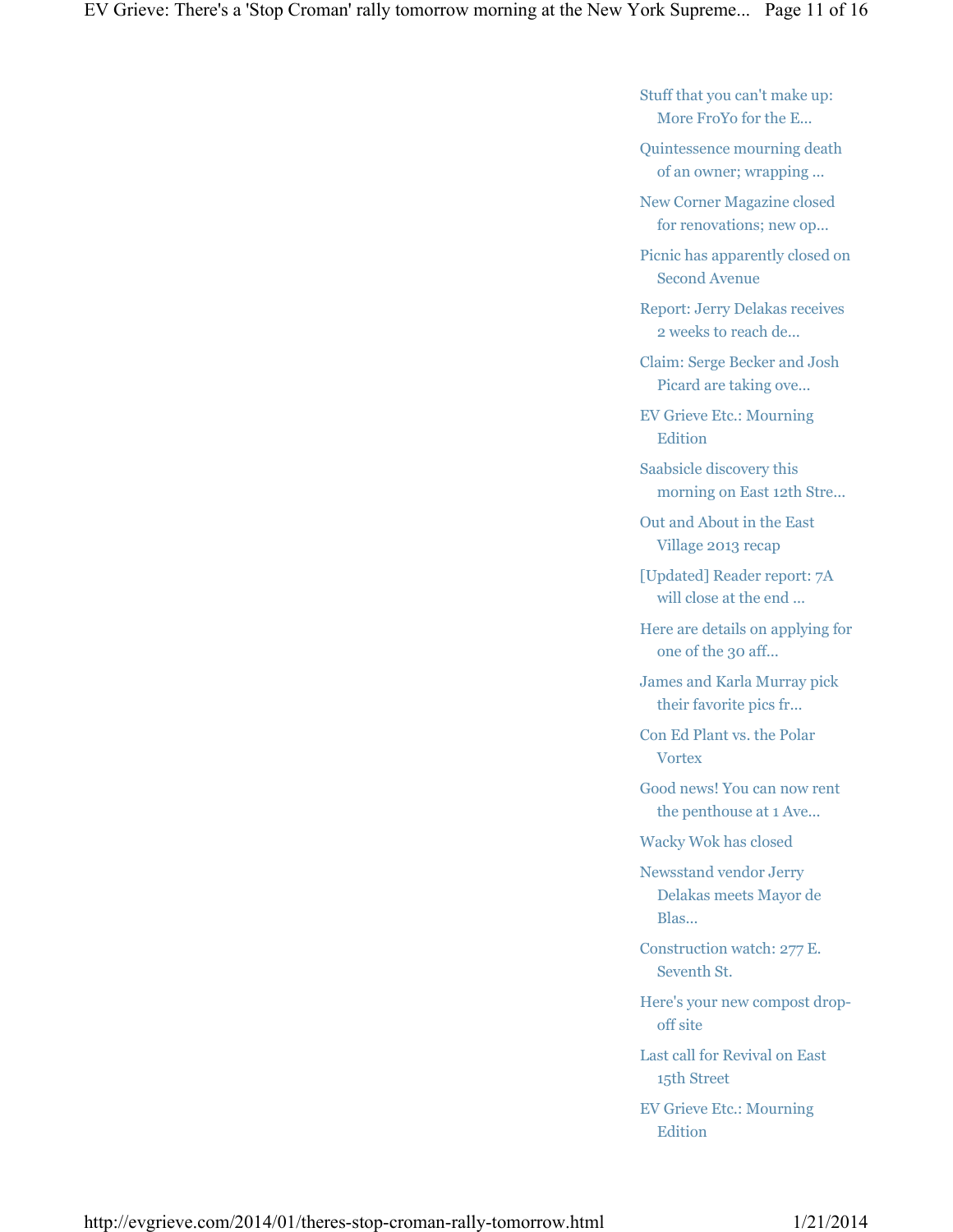Claim: Sapporo East has closed for good

It was all upon a foggy night...

Reader report: Viva Herbal Pizzeria has closed on ...

The former PS 64 after it snows

Here are a few scant details about chef Alex Stupa...

The year in East Village photos 2013 (Part 2)

Residents ask, What the Hell is that?

Today in photos of a squirrel eating pizza in Tomp...

Week in Grieview

A cut above — 'Astor Barber All -Stars' screens tom...

Find this, get \$2,000

Noted

At the Mr. Lower East Side Pageant

Residents continue to show their contempt toward V...

These 2 adorable East Village cats need a new home...

The snow is too damn high

That photogenic 51 Astor Place

Noted

After Hercules

Today in Velociraptor tracks on East Houston Stree...

I melt with you

EV Grieve Etc.: Mourning Edition

The 'Sushi Defense' rests: Housing court sides wit...

This weekend at La MaMa: 'The Shell-Shocked Nut'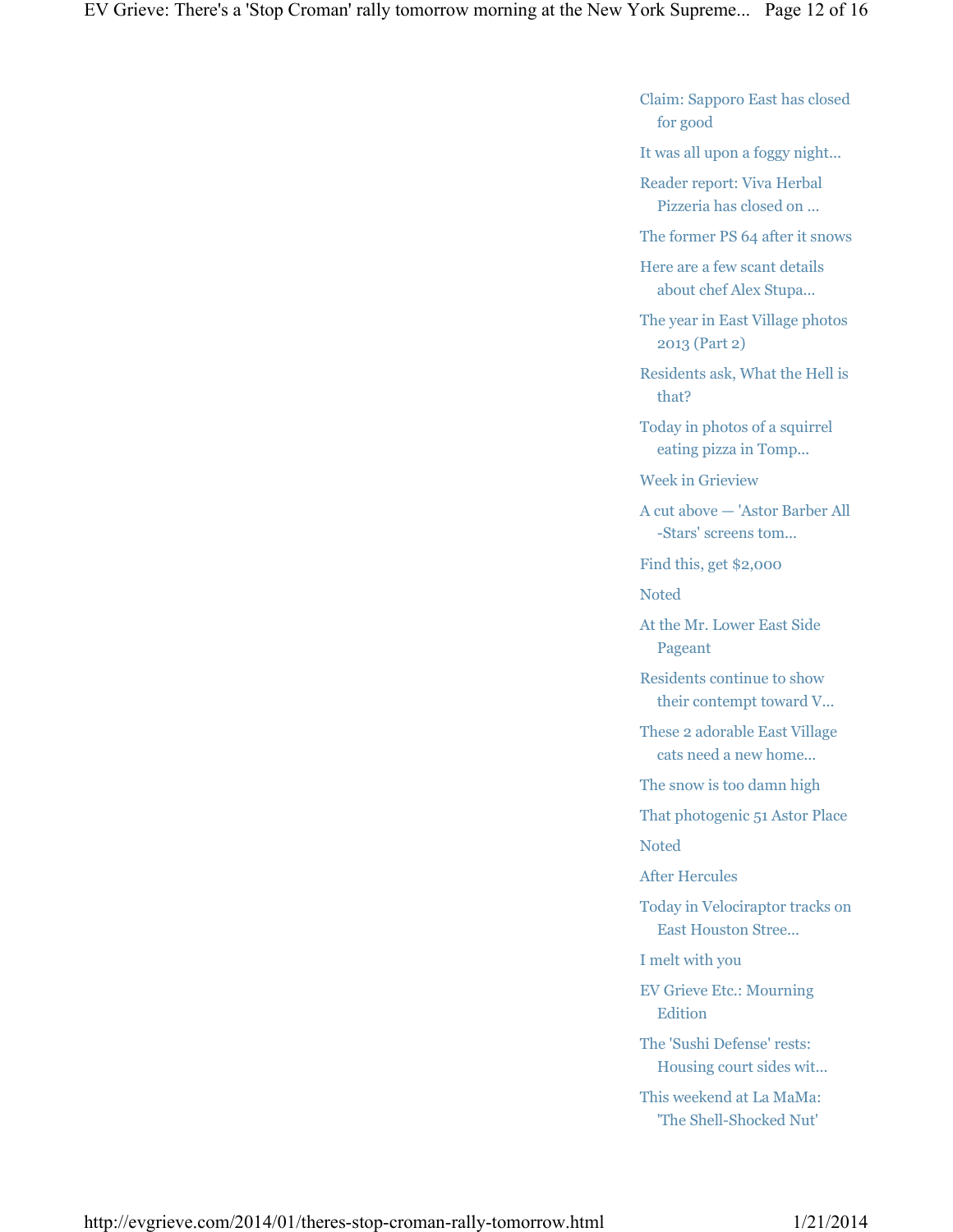Concern about Sapporo East

The year in East Village photos 2013 (Part 1, prob...

[Updated] Gone but not forgotten

These EV Grieve posts received the most reader com...

The most-viewed EV Grieve posts of 2013

A fearless visit to the roof during Hercules!

Meanwhile on East Fifth Street…

On the front lines of Hercules

Signs of the impending Storm of the Jan. 3<sup>®</sup>

Sure, it looks nice now...

What is it a good restaurant year for the East Vil...

Controversial halal food cart on Avenue A moves … ...

CB3/SLA January highlights include new projects fr...

The Jefferson sheds its sidewalk bridge

So where's that fucking bank branch that's taking ...

Sidewalk bridge arrives outside dormant constructi...

On New Year's Day 2014

Report: Tellers snub would-be bank robber on the B...

Somewhere on Avenue B, a New Year's Resolution has...

Avenue A, 8:12 a.m., Jan. 1

Avenue A regulars

In case you are making New Year's resolutions...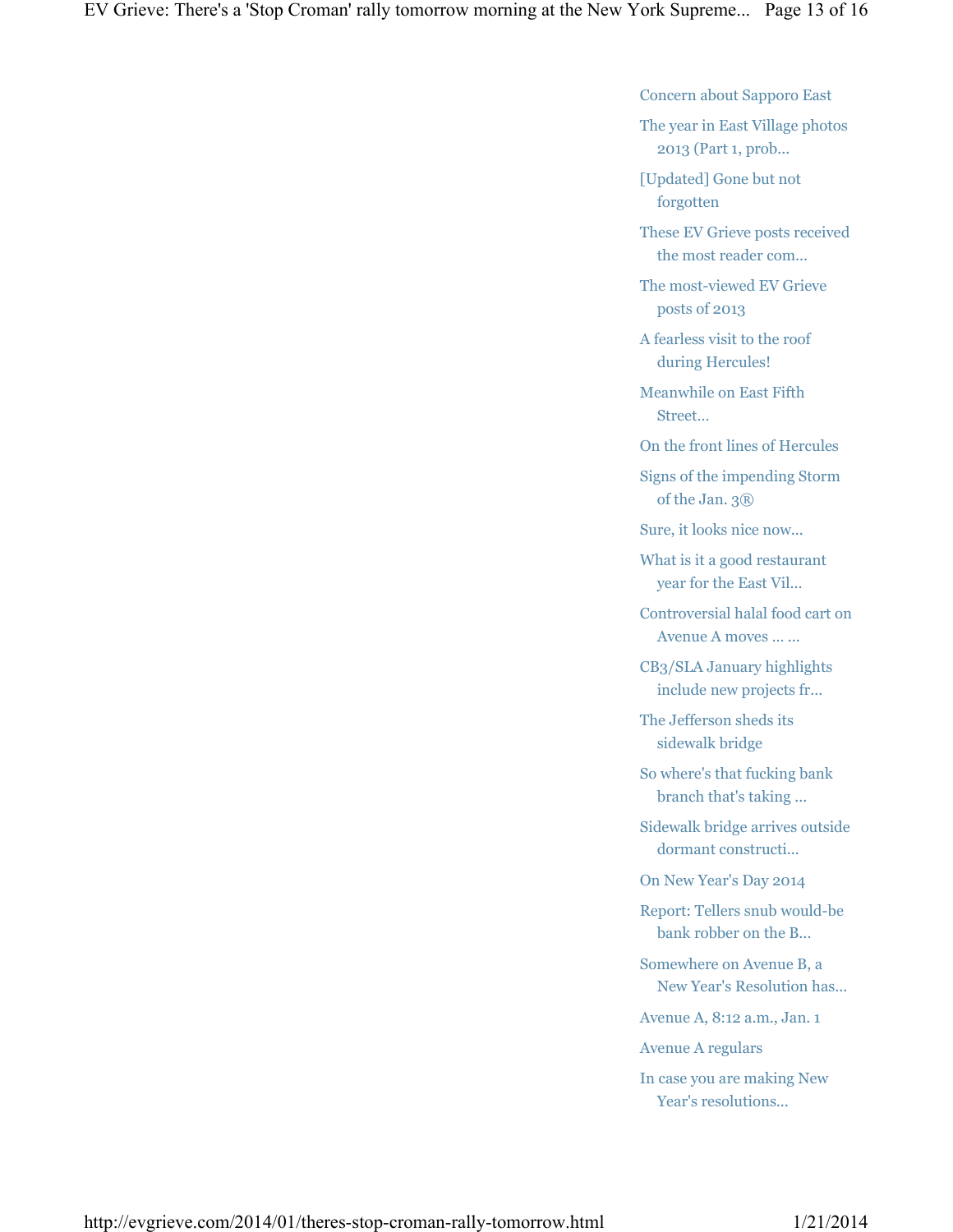- ► 2013 (3190)
- ► 2012 (3346)
- $\blacktriangleright$  2011 (3657)
- ► 2010 (3044)
- ► 2009 (2490)
- ► 2008 (1383)
- $\blacktriangleright$  2007(8)

#### P O P U L A R P O S T S



[Updated] There is a woman who has been walking around the East Village topless

NSFW if you keep scrolling In the past two weeks, multiple readers have sent us emails asking if we had seen a woman walking around the ne...



## [Updated] Female diner decides to go topless last night at Verso

A story from the heatwave.

At Verso last night, two diners entered the Italian bistro on Avenue C and East Eighth Street ... the female ...



### Noted

scene from yesterday morning over on East Sixth Street, where David

Schwimmer is apparently moving into a newly created mansion ... some...



Outrage over total demolition of historic East Sixth Street townhouse

few weeks ago, we pointed out the ongoing demolition at 331 E. Sixth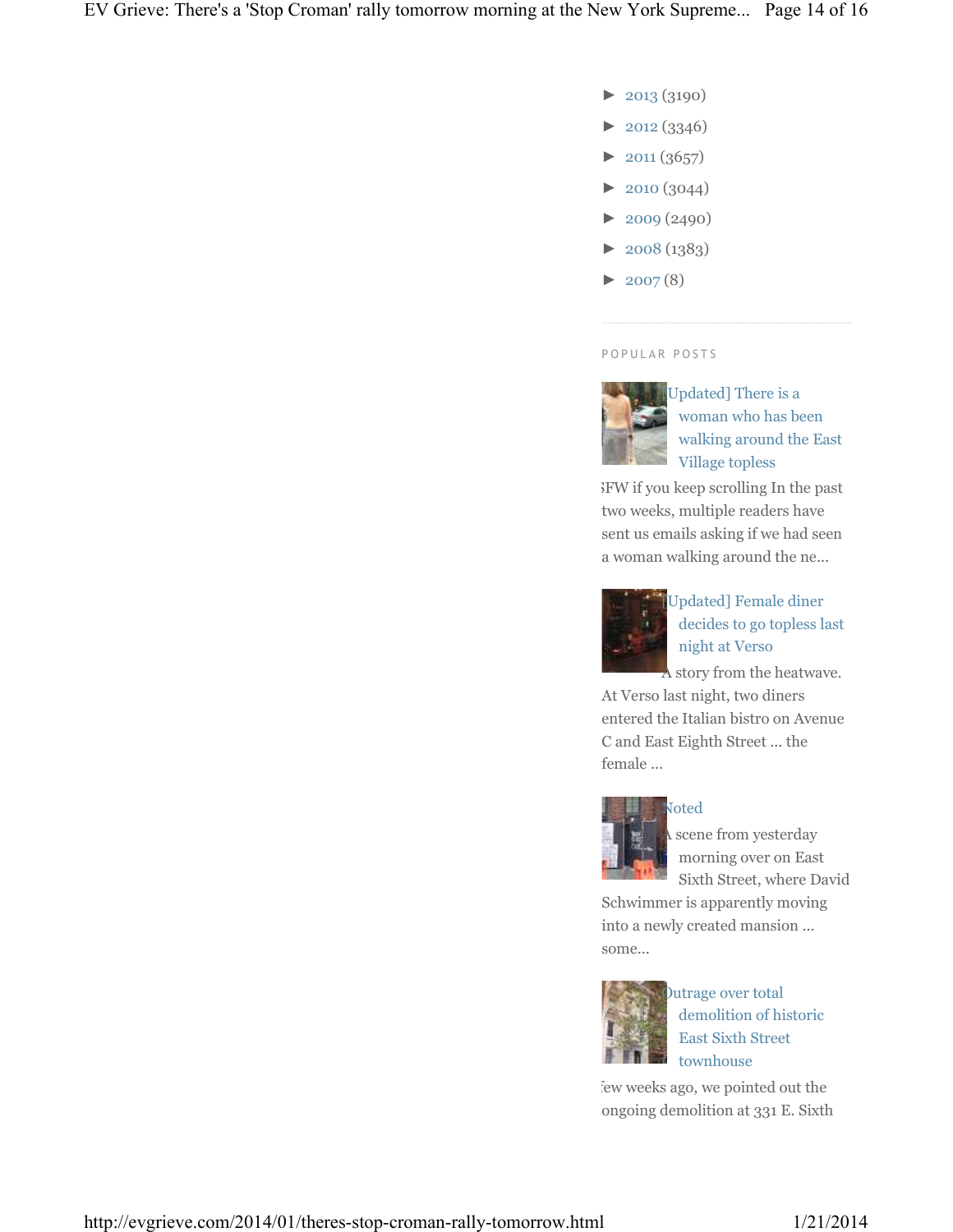St. , described in a real-estate listing this way: " this home w...



#### RIP LES Jewels

Photo from 2011 by Bob Arihood ] Word is circulating in Tompkins

Square Park today that LES Jewels, a familiar figure in the neighborho...



## Updated] The Joe Strummer mural is gone [ Bobby Williams ] [ Via an EVG reader ] The iconic

Joe Strummer mural that has graced the side of Niagara on East Seventh Street and ...



## [Updated] Milady's closes for good after tomorrow night

Word is spreading on Twitter that Milady's , the well-worn neighborhood bar and restaurant on Prince Street at Thompson, closes for go...



## Updated] Reader report: 7A will close at the end of the month

Back in November, we started hearing rumors that Avenue A mainstay 7A would close in the coming months… sold to a group who planned to ope...



## Something Sweet space for rent on First Avenue Photo by Blue Glass ] "Space available" signs

went up Friday at the former home of Something Sweet on First Avenue at East 11...